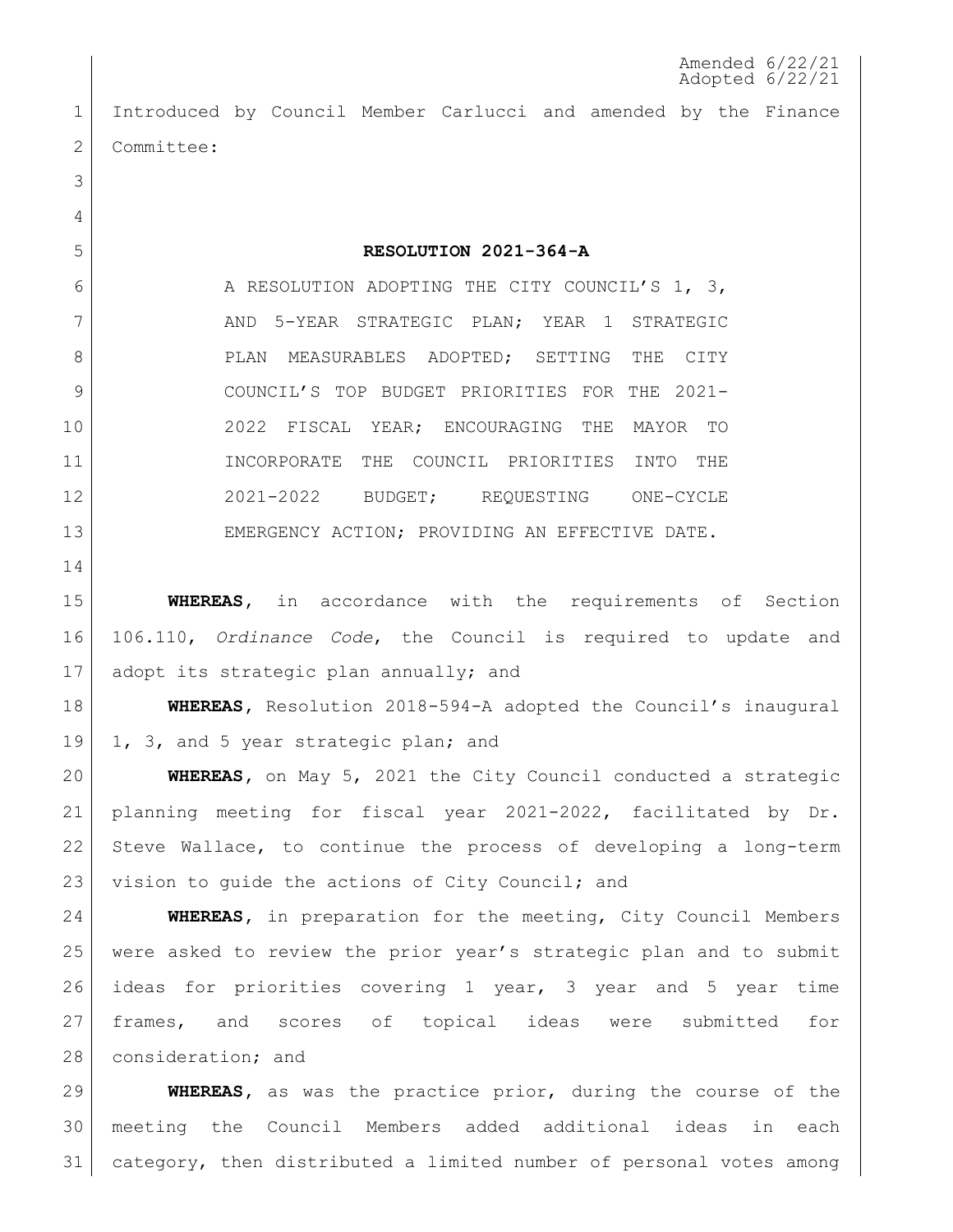Amended 6/22/21

 their top priorities in each time frame, which were tallied to 2 determine the overall top priorities in each category; and

 **WHEREAS,** this strategic plan does not bind future City Council bodies but is intended to develop a shared sense of priorities and direction with the goal of supporting and investing in the vision 6 for the future of the city that these priorities embody;

 **WHEREAS,** it is also the intention of City Council to communicate its budgetary priorities to the Administration so that 9 | these areas may be considered during the budget building process; and

 **WHEREAS,** it is the Council's desire that these areas be considered for additional investment to the extent that revenues 13 exceed expenses after taking into account mandatory cost increases, inflation, those budgetary targets and requirements set forth in the municipal code and other critical needs as determined during 16 the budget review and preparation process; and

 **WHEREAS,** to the extent practicable, the Council requests the recurring costs referenced in the below priority areas be considered by the Administration for funding without the use of 20 one-time reserves; now therefore

**BE IT RESOLVED** by the Council of the City of Jacksonville:

 **Section 1. Adoption of the Strategic Plan.** The City Council hereby adopts its strategic plan as follows:

**1-year goals (2021-2022):**

- 25 Accelerate the reduction of food desert areas;
- 26 Construct swimming pools at First Coast & Atlantic Coast High 27 Schools;
- **•** Annual renewal of a park or community center in each council district;
- $\bullet$  Waterfront parks- access to water, parking, boat & kayak launch;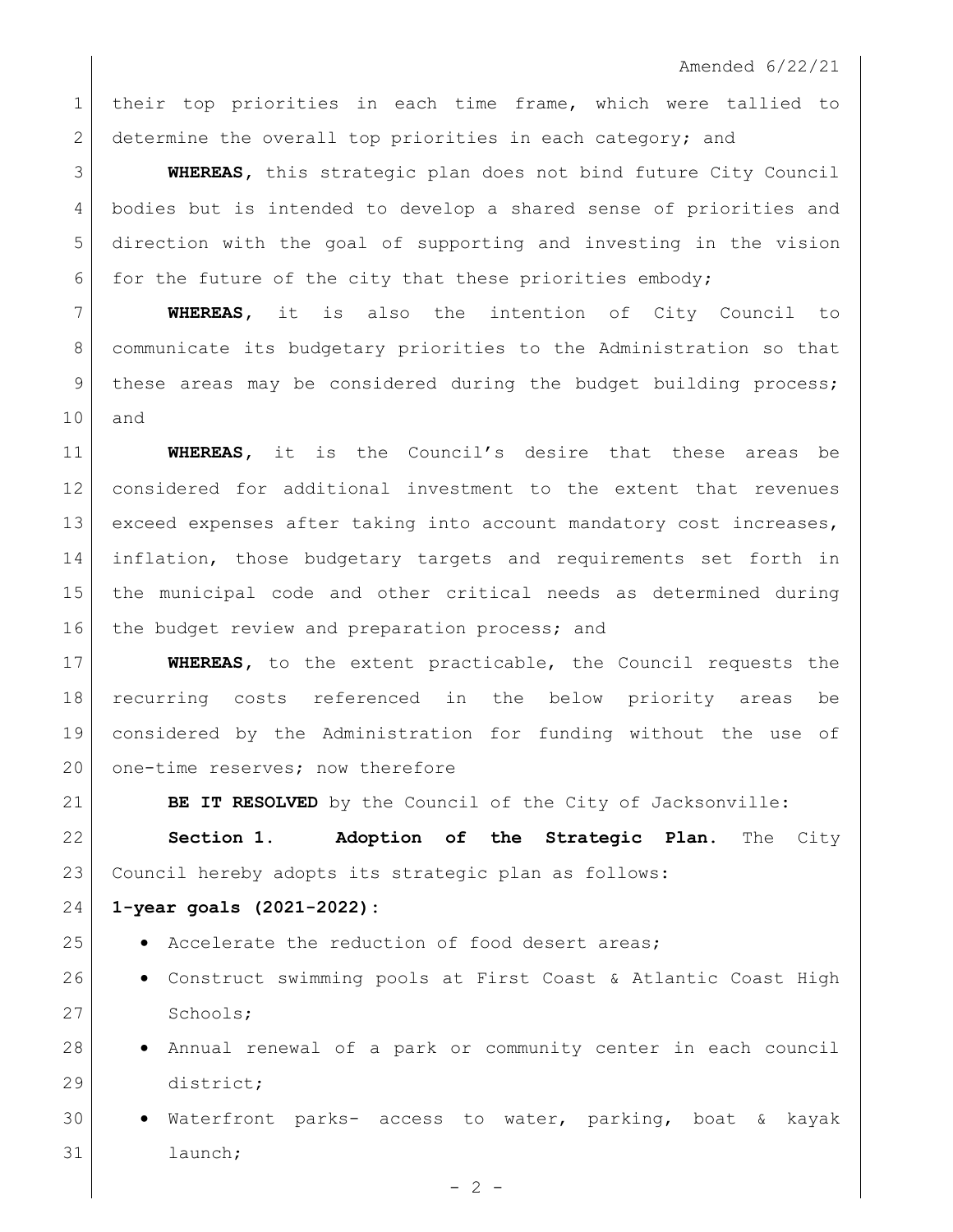1 **•** Emerald Trail- capital improvement of the 1<sup>st</sup> mile of the Emerald Trail model project (a/k/a LaVilla Link).

## **3-year goals (2021-2024)**:

- **•** Social justice accountability- kids services, prevention and intervention;
- Downtown abandoned buildings- inventory and auction of city-7 owned buildings;
- 8 | Improve community relationship with Sheriff's Office 9 (including community policing);
- **·** Evaluate mental health care initiatives and access to programs;
- **•** Expand Goodwill Industries of North Florida A-STEP program.

## **5-year goals (2021-2026)**:

- 14 Provide primary health care for working poor in our community 15 by working with health care providers;
- 16 Reduce infant mortality rate;
- **•** Help neighborhoods create a sense of community, connection and integration;
- **.** Downtown waterfront parks- access to water, parking boat & kayak launch;
- 21 Neighborhood small business corridor initiative- redevelopment 22 and investment for buildings and façade grants.

 **Section 2. Annual Strategic Plan Measurable Success Metrics**. Annually the Finance Committee will adopt the strategic plan measurable success metrics to measure the success of the 26 strategic plan.

 **Section 3. Priorities of City Council.** The Council has deliberated and debated the top priorities and hereby submits the priorities of the City Council, with suggested budgetary amounts for Year 1 priorities, attached hereto as **Revised Exhibit 1,**  labeled as "Revised Exhibit 1, Rev Priorities, June 15, 2021 -